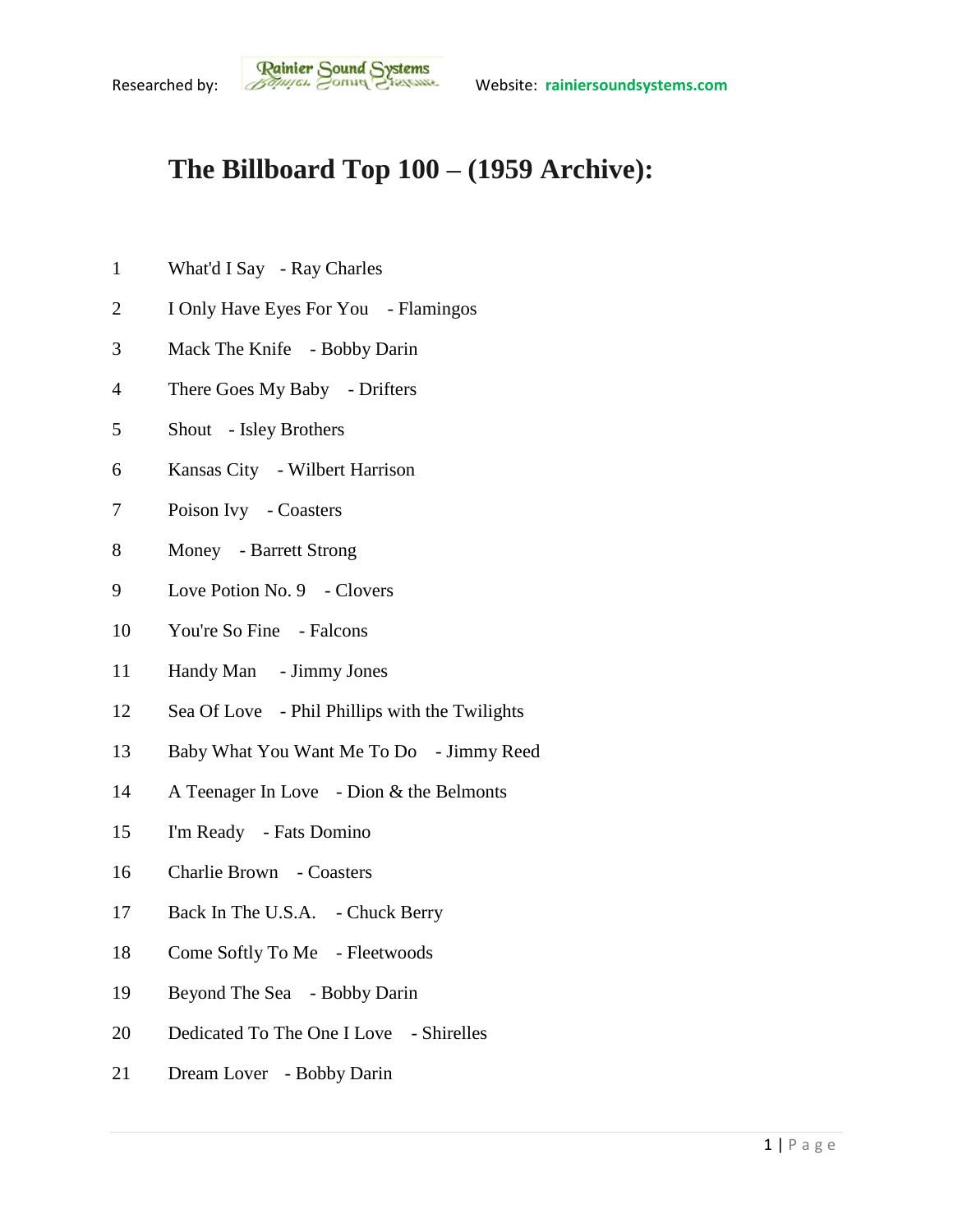- It's Late Ricky Nelson
- Sleep Walk Santo & Johnny
- Sweet Nothin's Brenda Lee
- Fannie Mae Buster Brown
- Hey Little Girl Dee Clark
- Harlem Nocturne Viscounts
- A Big Hunk O' Love Elvis Presley
- Somethin' Else Eddie Cochran
- Little Queenie Chuck Berry
- You Got What It Takes Marv Johnson
- That's Why (I Love You So) Jackie Wilson
- Forty Miles Of Bad Road Duane Eddy
- ('Til) I Kissed You Everly Brothers
- Along Came Jones Coasters
- Memphis, Tennessee Chuck Berry
- Mr. Blue Fleetwoods
- Road Runner Bo Diddley
- A Fool Such As I Elvis Presley
- I Want To Walk You Home Fats Domino
- Mary Lou Ronnie Hawkins
- What A Difference A Day Makes Dinah Washington
- Kansas City Little Richard
- Let The Good Times Roll Ray Charles
- Rooster Blues Lightnin' Slim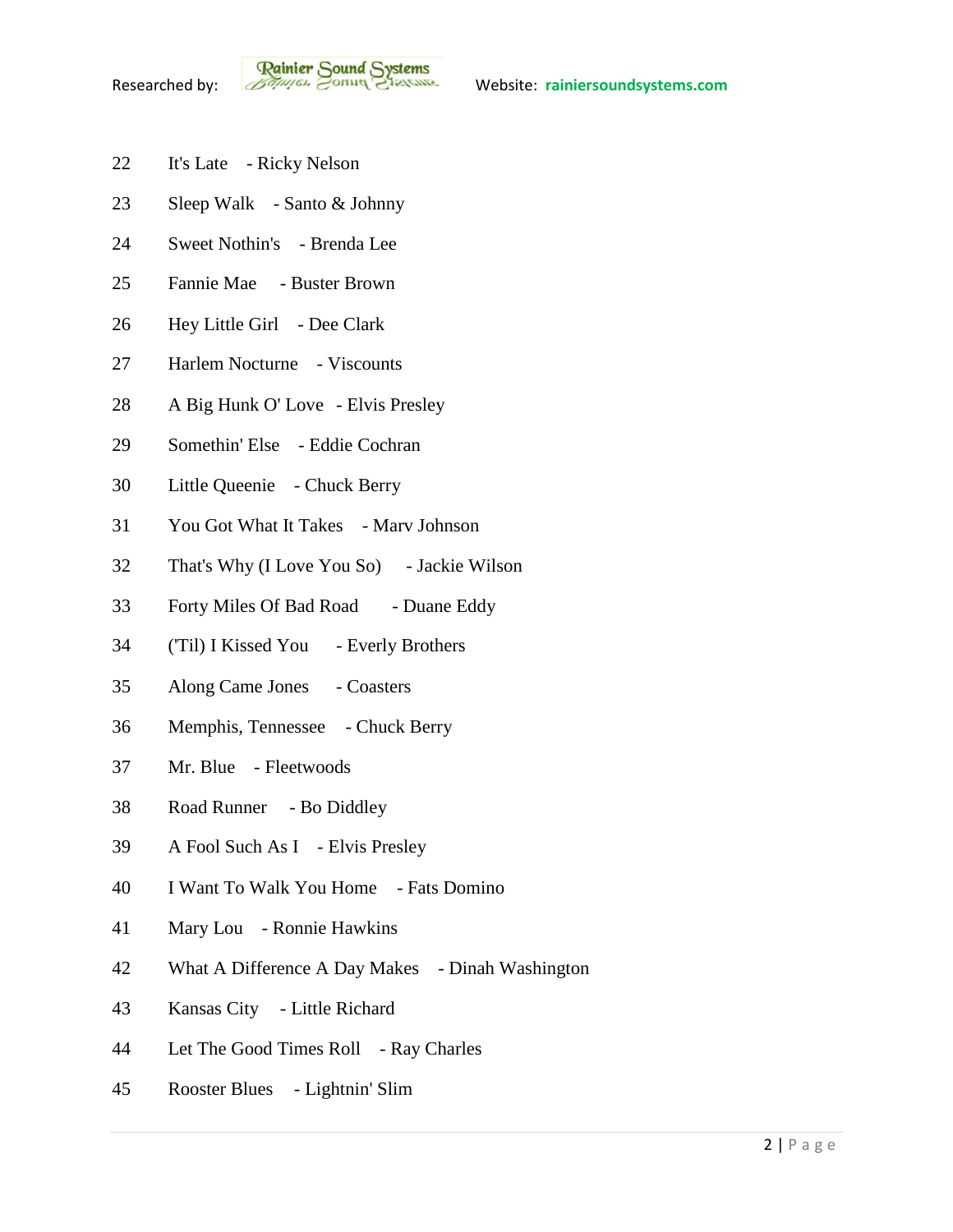- Only Sixteen Sam Cooke
- The Battle Of New Orleans Johnny Horton
- Linda Lu Ray Sharpe
- Tallahassee Lassie Freddy Cannon
- (Sorry) I Ran All The Way Home Impalas
- It Doesn't Matter Anymore Buddy Holly
- Let It Be Me Everly Brothers
- Love You So Ron Holden
- Running Bear Johnny Preston
- This I Swear Skyliners
- Personality Lloyd Price
- I'll Be Satisfied Jackie Wilson
- 58 That Is Rock And Roll Coasters
- Red River Rock Johnny & the Hurricanes
- Be My Guest Fats Domino
- El Paso Marty Robbins
- Guitar Boogie Shuffle Virtues
- I'm Gonna Be A Wheel Someday Fats Domino
- Say Man Bo Diddley
- What In The World's Come Over You Jack Scott
- Woo-Hoo Rock-A-Teens
- Almost Grown Chuck Berry
- Dance With Me Drifters
- Shimmy, Shimmy, Ko-Ko-Bop Little Anthony & Imperials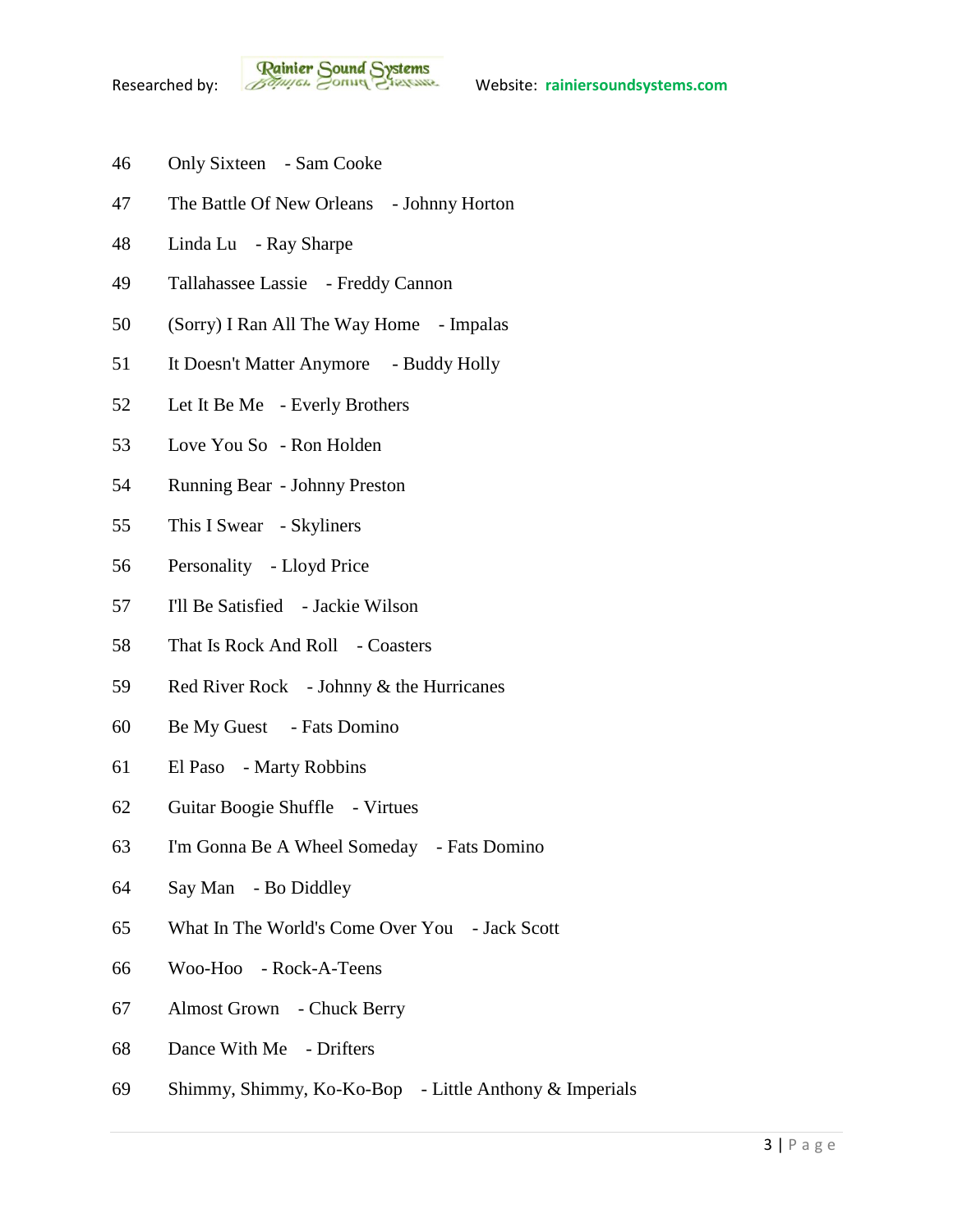- Teen Beat Sandy Nelson
- Hushabye Mystics
- Baby Talk Jan & Dean
- Broken-Hearted Melody Sarah Vaughan
- 74 Where Or When Dion & the Belmonts
- Bad Girl Miracles
- Hully Gully Olympics
- Forty Days Ronnie Hawkins
- Mountain Of Love Harold Dorman
- The Angels Listened In Crests
- 80 Way Down Yonder In New Orleans Freddy Cannon
- Lavender Blue Sammy Turner
- Babalu's Wedding Day Eternals
- Don't Mess With My Man Irma Thomas
- 84 (Do The) Mashed Potatoes Nat Kendrick & the Swans
- 85 Take Out Some Insurance Jimmy Reed
- We Got Love Bobby Rydell
- 87 Put Your Head On My Shoulder Paul Anka
- The Happy Organ Dave "Baby" Cortez
- Peggy Sue Got Married Buddy Holly
- Lipstick On Your Collar Connie Francis
- 91 Never Be Anyone Else But You Ricky Nelson
- Lonely Boy Paul Anka
- Lonely Blue Boy Conway Twitty